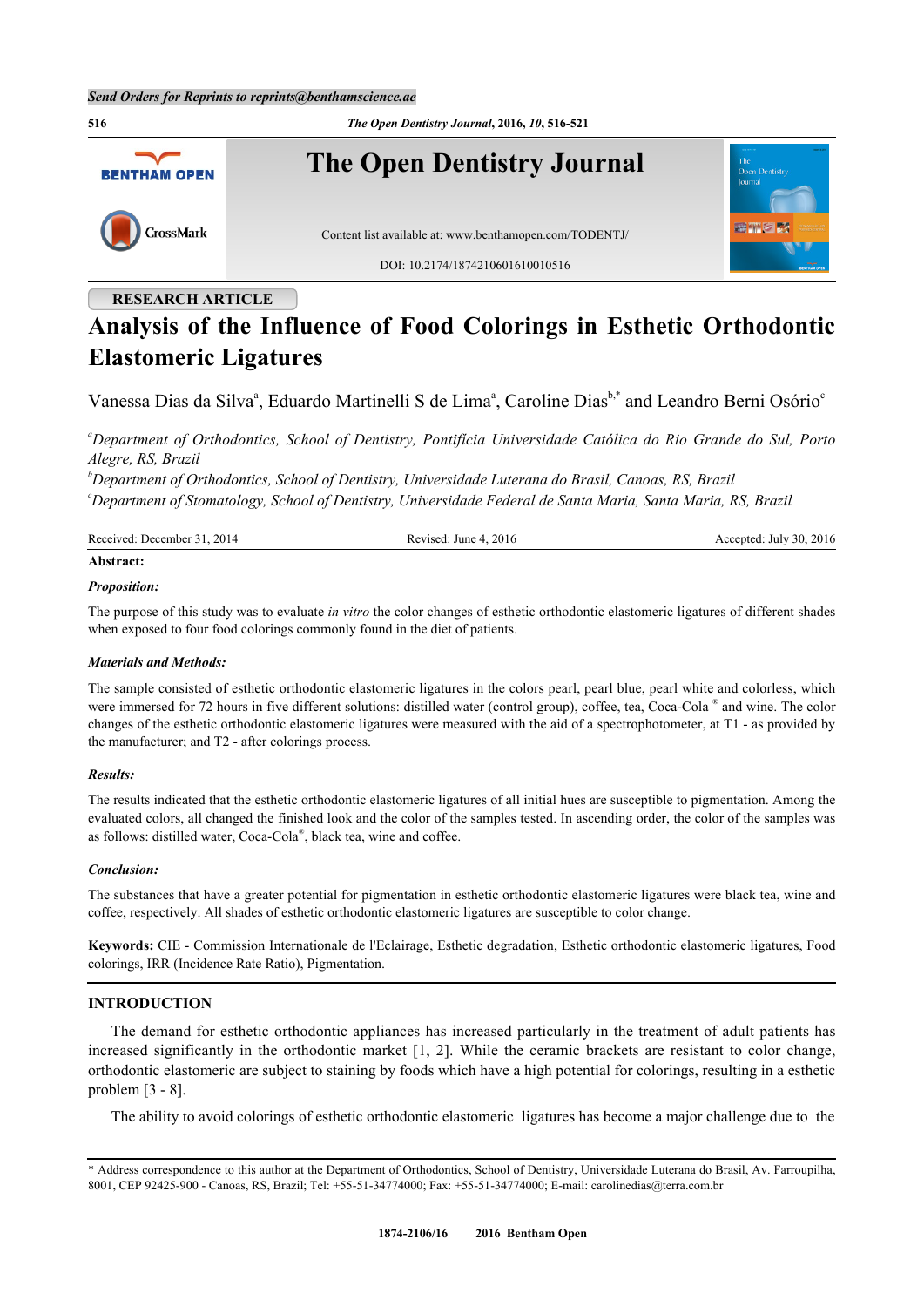fact that the oral environment is exposed to a variety of food colorings on a daily basis. Many of these colorings may stain, alter the surface of the elastomeric, and cause esthetic degradation. Therefore, it is important to know not only if the exposure to food colorings can change the color of the esthetic orthodontic elastomeric ligatures, but also if it is a change that can be perceived by the human eye [\[9](#page-5-1)].

In the orthodontic literature, little is found about it, probably due to limitations in measuring the colors of objects until a few years ago. Nowadays, studies often use colorimeters, spectrophotometers, or digital cameras to evaluate color changes. In preliminary studies, all esthetic orthodontic elastomeric ligatures tested presented color degradation larger than the threshold of human visual perception [[1,](#page-4-0) [3,](#page-4-2) [9,](#page-5-1) [10\]](#page-5-2).

To characterize the color changes of esthetic orthodontic elastomeric ligatures under the influence of food and drinks, the objective of this study was to evaluate *in vitro* the possible color change of esthetic esthetic orthodontic elastomeric ligatures of four shades exposed to different food colorings.

# **MATERIALS AND METHODS**

This study was approved by the Ethics in Research Committee of the School of Dentistry at the Pontifical Catholic University of Rio Grande do Sul (FO-PUCRS) in Porto Alegre, Brazil. The main purpose was to evaluate the color of esthetic elastomeric orthodontic ligatures under the influence of the ordinary beverages present in the daily life. For this reason were employed similar esthetic colors from two different companies. The samples were divided into four groups of esthetic orthodontic elastomeric ligatures of different colors: colorless, pearl, pearl blue and pearl white (Table **[1](#page-1-0)**). Each orthodontic elastomeric ligatures was analyzed before and after a 72-hour immersion in one of the five solutions used. The total number of samples tested was 480 (4 different colors X 24 specimens X 5 solutions).

<span id="page-1-0"></span>

| Table 1. Esthetic orthodontic elastomeric ligatures analyzed in the study. |  |  |
|----------------------------------------------------------------------------|--|--|
|                                                                            |  |  |

| Group | $\mathbf n$ | Color       | Manufacturer                               |
|-------|-------------|-------------|--------------------------------------------|
|       | 24          | Colorless   | American Orthodontics (Sheboygan, WI, USA) |
|       | 24          | Pearl       | Ortho Technology (Tampa, FL, USA)          |
|       | 24          | Pearl Blue  | Ortho Technology (Tampa, FL, USA)          |
|       | 24          | Pearl White | American Orthodontics (Sheboygan, WI, USA) |

The following coloring solutions were used: Coca-Cola® , coffee (Três Corações, MG, BR); red wine (Viu Manet, cabernet sauvignon, reserve 2009, Chile) and black tea (Twinings of London, UK). Distilled water was used as control group. The black tea and coffee solutions were previously prepared according to the manufacturer's recommendations.

All the esthetic orthodontic elastomeric ligatures were separated into individual containers (Fig. **[1](#page-1-1)**) and immersed in the solutions for 72 hours at 37°C, according to the methodology proposed by Ardeshna and Vaidyanathan [[9](#page-5-1)] (2009). After the immersion process, the samples were cleaned with distilled water and dried with paper towel.

<span id="page-1-1"></span>

**Fig. (1).** Samples individualized and immersed in the red wine solution.

With the aid of a portable spectrophotometer SP60 (X-Rite, Grand Rapid, MI, USA) and on a white surface, each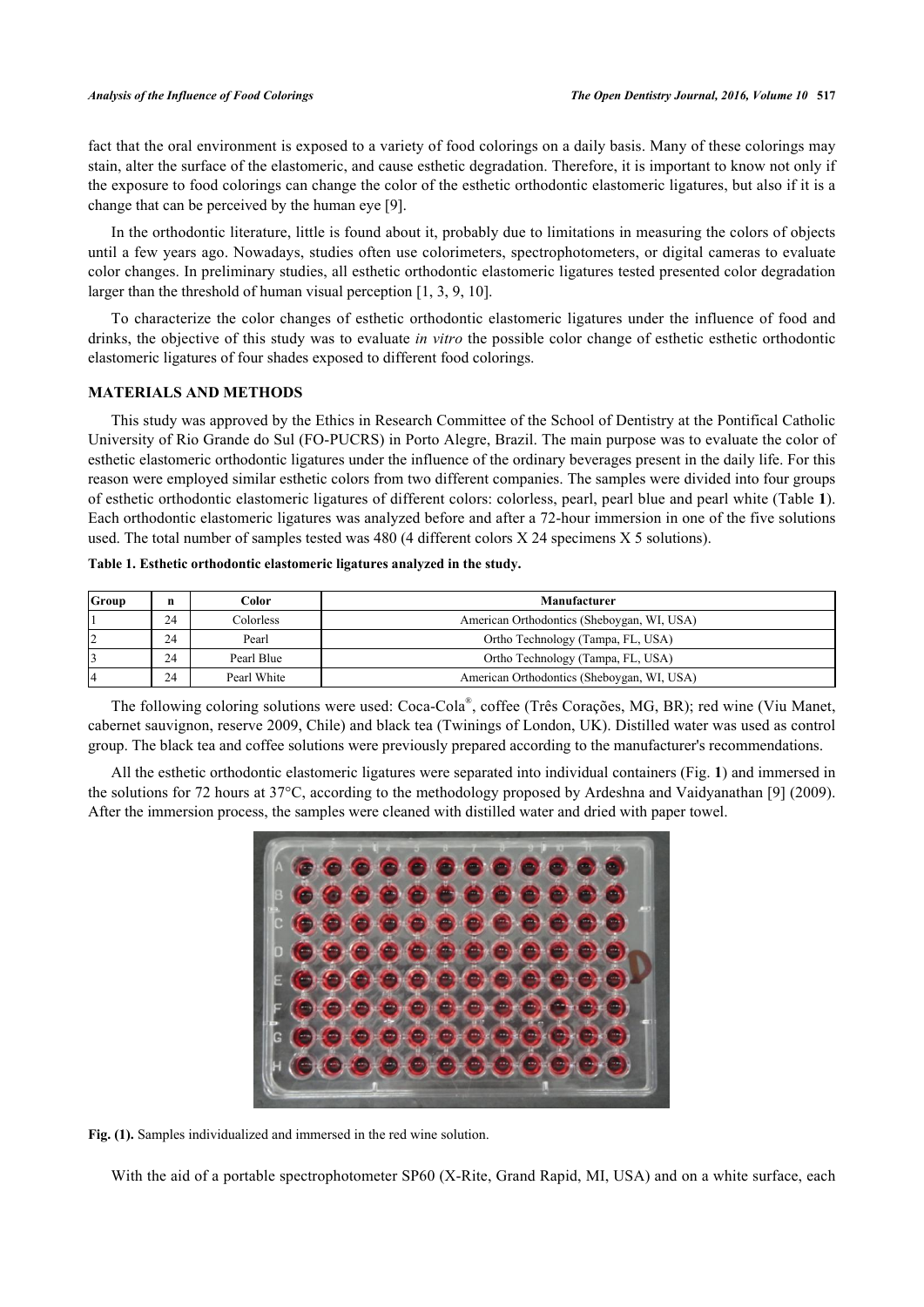sample was evaluated as provided by the manufacturer (T1) and after the immersion in the solutions (T2).

To calculate the intensity of the color variation numerically and quantitatively, the CIEL  $* a * b *$  color space was defined by the International Commission on Illumination (CIE - Commission Internationale de l'Eclairage) [[11\]](#page-5-3) in 1978. The CIEL  $* a * b * color space is made up of three coordinates L*, a*, b*. The coordinate L * refers to lightness and$ its values go from zero (completely black) to 100 (pure white). The coordinate a \* indicates the chromaticity of the red to green axis, positive values indicate the red color and negative values indicate the green color. The b \* coordinate indicates the chromaticity of the yellow to blue axis, positive values indicate the yellow color and negative values indicate the blue color [[12\]](#page-5-4).

The total alteration of color (∆E) was calculated using the formula:

$$
\Delta E = \frac{[(\Delta L^*)^2 + (\Delta a^*)^2 + (\Delta b^*)^2]}{2}
$$

where  $\Delta L^* = L^*_{f} - L^*_{i}$ ;  $\Delta a^* = a^*_{f} - a^*_{i}$ ; e  $\Delta b^* = b^*_{f} - b^*_{i}$ , and the letters "i" e "f" represent the initial and final values.

The advantage of the CIEL  $* a * b *$  system is that the color differences can be expressed in units, allowing the relation with visual perception and clinical significance [[13](#page-5-5)]. ΔE values greater than 3.3 are clinically visible, and this value was used to define the clinical significance [\[6](#page-5-6)].

All samples were analyzed by a single examiner blinded with random placements in the equipment, in order to obtain the individual average of each.

## **STATISTICAL ANALYSIS**

Data were analyzed statistically using the STATA software 12.0 software (Stata Corporation, College Station, TX, USA). Testing for normality was carried out using the Kolgomorov-Smirnov test and revealed non-normal distribution. Data analysis was performed using generalized linear models by applying Poisson regression to determine the ratios of the averages of the esthetic orthodontic elastomeric ligatures group and the solutions groups, with group 1 and water solution as controls to compare with. The significance level used for all tests was 0.05.

### **RESULTS**

The values found are presented descriptively in Table **[2](#page-2-0)**. By evaluating the results, it can be observed that the behavior of the groups was similar, as it can be verified in Table **[3](#page-3-0)**, where the change ΔE was not influenced by the color of the esthetic orthodontic elastomeric ligatures.

The IRR (Incidence Rate Ratio) is the average ratio, having as denominator the group with lower value. Thus, it is considered that group 2 has shown color change 1.08 times higher than group 1. It was not possible to determine statistically significant differences between the groups (Table **[3](#page-3-0)**).

When analyzing the figures for the solutions, it can be observed that they represent statistically significant influence on ΔE, as shown in Table **[4](#page-3-1)**. Coca-Cola® had the lowest variation, showing a variation 2 times higher than the control group. Coffee was the solution with the highest variation, presenting a variation 9.83 times higher than the control group.

The values helped confirm that regardless of the esthetic orthodontic elastomeric ligatures, the solutions exert statistically significant influence on ΔE.

| <b>Descriptivestatistics</b> |       |    |                     |                |  |  |
|------------------------------|-------|----|---------------------|----------------|--|--|
| <b>Solution</b>              | group |    | Mean                | Std. Deviation |  |  |
| Coca-Cola<br>Coffee          |       | 24 | $\bigcap$ 1<br>1.21 | 0.35           |  |  |
|                              |       | 24 | 5.14                | 2.88           |  |  |
| Tea                          |       | 24 | 4.90                | 0.35           |  |  |
| Wine                         |       | 24 | 3.42                | 0.26           |  |  |
| Water                        |       | 24 | 0.35                | 0.08           |  |  |
| Coca-Cola                    |       | 24 | 1.05                | 0.17           |  |  |

<span id="page-2-0"></span>**Table 2. Descriptive statistics of the values found by the present study.**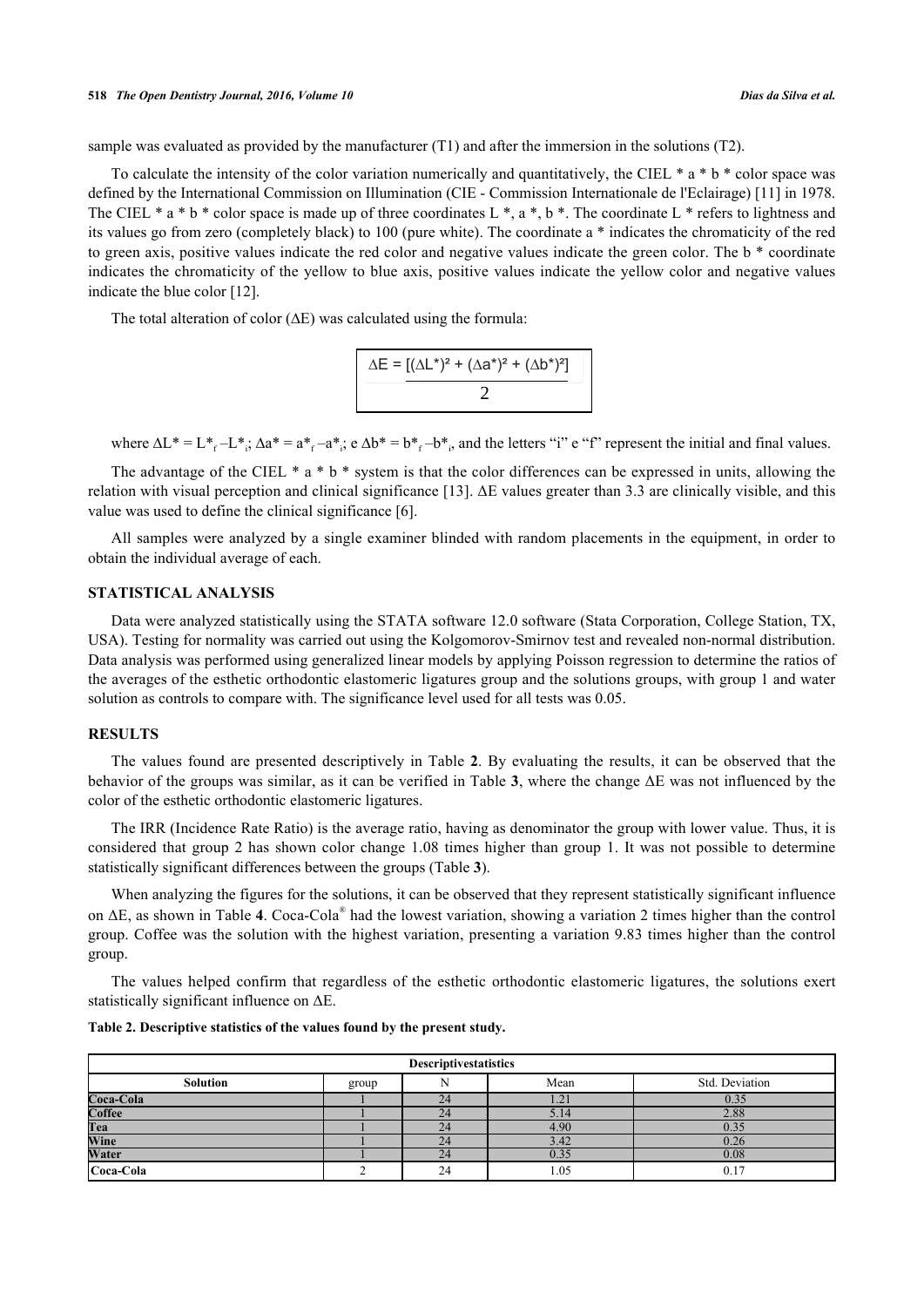*(Table 2) contd.....*

| Descriptivestatistics              |                |    |      |      |  |  |
|------------------------------------|----------------|----|------|------|--|--|
| Coffee                             | 2              | 24 | 5.24 | 0.19 |  |  |
| Tea                                | $\overline{2}$ | 24 | 5.49 | 0.42 |  |  |
| Wine                               | $\overline{c}$ | 24 | 3.66 | 0.11 |  |  |
| Water                              | 2              | 24 | 0.76 | 0.11 |  |  |
| Coca-Cola<br>Coffee<br>Tea<br>Wine |                | 24 | 0.93 | 0.14 |  |  |
|                                    |                | 24 | 4.98 | 0.15 |  |  |
|                                    |                | 24 | 4.54 | 1.09 |  |  |
|                                    |                | 24 | 4.26 | 0.37 |  |  |
| Water                              |                | 24 | 0.57 | 0.11 |  |  |
| Coca-Cola                          | 4              | 24 | 1.04 | 0.09 |  |  |
| Coffee                             | 4              | 24 | 5.37 | 0.70 |  |  |
| Tea                                | $\overline{4}$ | 24 | 4.98 | 1.50 |  |  |
| Wine                               | 4              | 24 | 4.34 | 0.13 |  |  |
| Water                              | 4              | 24 | 0.44 | 0.10 |  |  |

#### <span id="page-3-0"></span>**Table 3. Distribution of groups tested by IRR (Incidence Rate Ratio).**

| <b>Groups</b> | <b>IRR</b> | Std. Err. |       | 95% conf. interval |                    |
|---------------|------------|-----------|-------|--------------------|--------------------|
| L             | .08        | 0.08      | 0.293 | 0.94               | $\sim$ $\sim$<br>_ |
| IJ            | .02        | 0.08      | 0.812 | $_{0.88}$          | 1.18               |
|               | 1.08       | 0.08      | 0.309 | 0.93               | $\sim$<br>I . 24   |

#### <span id="page-3-1"></span>**Table 4. Distributions of the solutions tested by IRR (Incidence Rate Ratio).**

| <b>Solutions</b> | <b>IRR</b> | Std. Err. |      | 95% conf. interval |       |
|------------------|------------|-----------|------|--------------------|-------|
| Coca-Cola®       | 2.00       | 0.35      | 0.00 | 1.43               | 2.80  |
| Coffee           | 9.83       | 1.45      | 0.00 | 7.36               | 13.12 |
| Tea              | 9.44       | . 39      | 0.00 | 7.06               | 12.60 |
| Wine             |            | 1.11      | 0.00 | 5.54               | 9.97  |

# **DISCUSSION**

The choice of esthetic braces will be incomplete if the characteristics of the esthetic orthodontic elastomeric ligatures used for the application of orthodontic mechanics to the tooth are not analyzed. Esthetic orthodontic elastomeric ligatures can be colorless or in pearl color variations. Color change is observed after exposure to colorings present in food and drinks, regardless of the esthetic orthodontic elastomeric ligatures's initial, and this is one of the known clinical shortcomings of elastomers. In order to identify the color change of esthetic orthodontic elastomeric ligatures under the influence of the most commonly ingested drinks by patients, this study has evaluated the color change of esthetic orthodontic elastomeric ligatures of different shades exposed to four different food colorings.

All solutions have changed the final aspect and color of the samples tested, regardless of the color of the esthetic orthodontic elastomeric ligatures. In ascending order, the color of the samples was as follows: distilled water, Coca-Cola® , black tea, wine and coffee.

These results are relevant due to the fact that adult patients are extremely critical of the esthetic orthodontic elastomeric ligatures and are frequent consumers of red wine, coffee and tea. In the study by Fernandes *et al*. [[1\]](#page-4-0), where the same solutions were tested, the results were equivalent, despite the fact that esthetic orthodontic elastomeric ligatures of a different manufacturer were evaluated.

Ardeshna and Vaidyanathan [\[9](#page-5-1)] also found similar results, with the largest changes found in groups of tea and coffee, and the smallest color variation was also found in the group immersed in the cola solution. However, color changes caused by red wine were not investigated. Red wine, however, showed a strong effect on the coloration of the resin restorations in other studies [[8,](#page-5-0) [14\]](#page-5-7).

In restorative materials, staining by tea may be due to the adsorption of dyes on the material's surface, which can be removed by brushing. On the other hand, staining by coffee may be due to both absorption and adsorption of dyes. This absorption and penetration of dyes is probably due to compatibility with the yellow dyes from coffee [[15](#page-5-8), [16\]](#page-5-9). In the esthetic orthodontic elastomeric ligatures, although coffee causes a higher colorings than tea [\[1](#page-4-0), [9](#page-5-1)], there is no account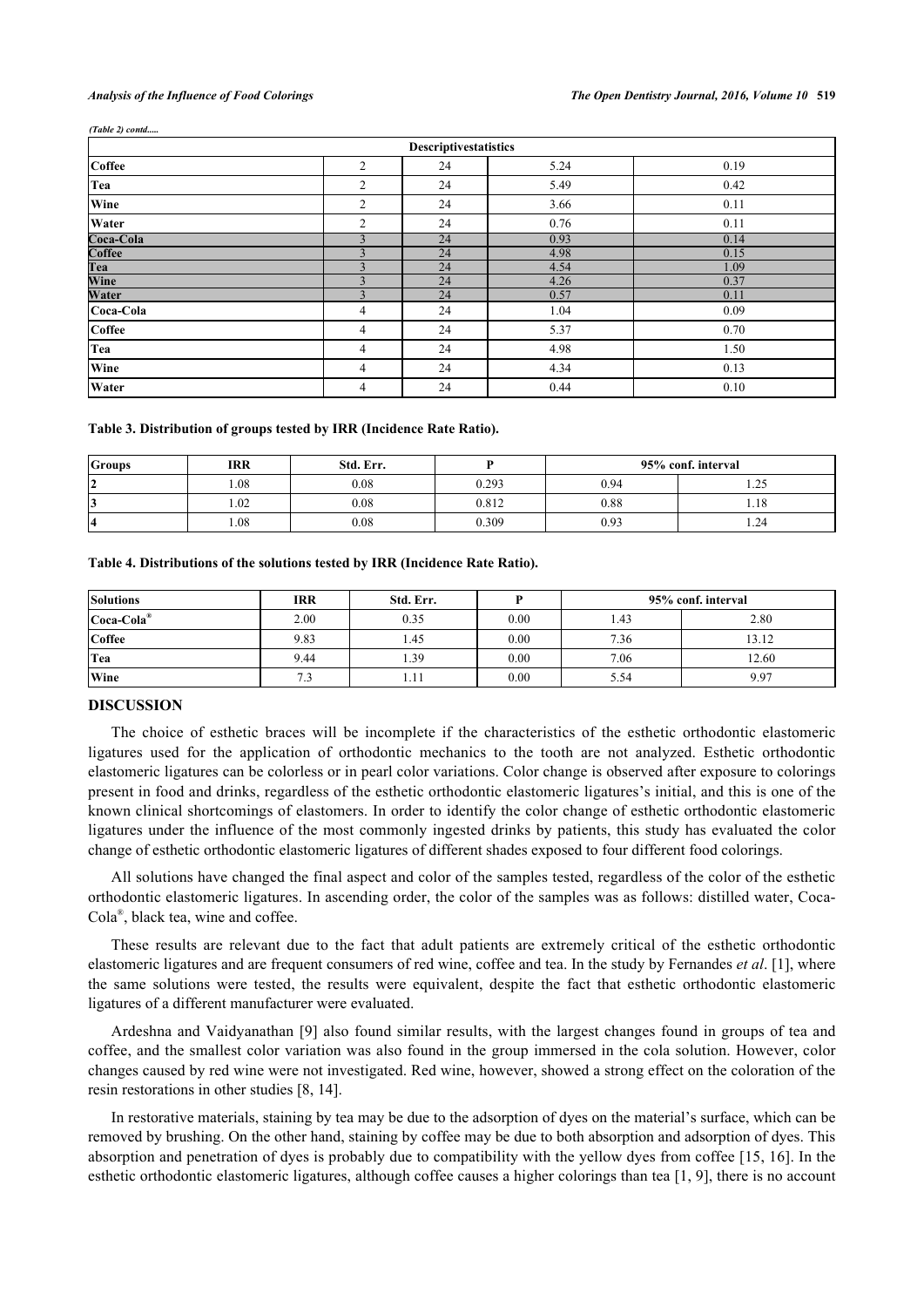### **520** *The Open Dentistry Journal, 2016, Volume 10 Dias da Silva et al.*

of the difference between adsorption and absorption of dyes in these materials.

Pigment absorption is potentially related to water retention and the resultant swelling of the polymer. The size of the surface and volume of samples can strongly influence the absorption of water, representing color variations of the elastomeric modules [\[9](#page-5-1)]. The studies by Ardeshna and Vaidyanathan [[9](#page-5-1)] and Fernandes *et al*. [\[1\]](#page-4-0) did not measure the esthetic orthodontic elastomeric ligatures themselves, but an area of the stem which joins the esthetic orthodontic elastomeric modular ligatures units, thus finding ΔE values higher than the ones found in the present study.

In the literature there is no consensus on the limits of chromatic variation that would be noticeable to the human eye. Most researches consider ΔE values greater than 3.3 visually noticeable, based on previous investigations [[6,](#page-5-6) [17,](#page-5-10) [18\]](#page-5-11). In this study, the  $\Delta E$  values for the groups immersed in distilled water were all  $\leq 0.76$ , regardless of the initial color, which are changes considered visually imperceptible. These results were similar to the ones by Soldati *et al*. [\[10](#page-5-2)], and indicate that water is a good means of control and can simulate the effect of saliva in the oral environment.

Although the  $\Delta E$  values of samples immersed in Coca-Cola® are below 3.3, which would be clinically acceptable for resin restorations, the esthetic orthodontic elastomeric ligatures presented distinguishable color variations in comparison with the control group. This means that the value of 3.3, although suitable for restorative composites, cannot be considered a limit to the visibility of color variations when evaluating esthetic orthodontic elastomeric ligatures.

Regardless of the hue tested, all solutions exerted statistically significant influence when compared with the control group. These results demonstrate that esthetic orthodontic elastomeric ligatures are susceptible to pigmentation, as described by several authors [\[3](#page-4-2), [9](#page-5-1), [10](#page-5-2), [19](#page-5-12)].

Esthetic orthodontic elastomeric ligatures are made by synthesis of polyurethane, which can be produced with different chemicals. The chemical alteration influences the configuration of the elastomeric chains and its ability to resist decay by external agents. The processing conditions can also affect the structure and configuration of the polymer chains. Furthermore, the surface characteristics, such as texture and porosity, may be different between manufacturers and influenced by external agents [[1,](#page-4-0) [9,](#page-5-1) [20\]](#page-5-13).

From a clinical point of view, the study has shown that the esthetic orthodontic elastomeric ligatures of all hues are prone to significant color changes. Orthodontists should be aware of the instability of the color of the esthetic orthodontic elastomeric ligatures, and plan a shorter time interval between appointments, in order to meet the esthetic needs of patients.

# **CONCLUSION**

Among the substances evaluated, those that have a greater potential for staining the esthetic orthodontic elastomeric ligatures were black tea, wine and coffee, respectively. All shades of esthetic orthodontic elastomeric ligatures are susceptible to color change, with no statistically significant difference between the tested colors.

# **CONFLICT OF INTEREST**

The authors confirm that this article content has no conflict of interest.

# **ACKNOWLEDGEMENTS**

Declared none.

# **REFERENCES**

- <span id="page-4-0"></span>[1] Fernandes AB, Ribeiro AA, Araujo MV, Ruellas AC. Influence of exogenous pigmentation on the optical properties of orthodontic elastic ligatures. J Appl Oral Sci 2012; 20(4): 462-6. [\[http://dx.doi.org/10.1590/S1678-77572012000400012\]](http://dx.doi.org/10.1590/S1678-77572012000400012) [PMID: [23032209](http://www.ncbi.nlm.nih.gov/pubmed/23032209)]
- <span id="page-4-1"></span>[2] Lew KK. Staining of clear elastomeric modules from certain foods. J Clin Orthod 1990; 24(8): 472-4. [PMID: [2084167\]](http://www.ncbi.nlm.nih.gov/pubmed/2084167)
- <span id="page-4-2"></span>[3] Kim SH, Lee YK. Measurement of discolouration of orthodontic elastomeric modules with a digital camera. Eur J Orthod 2009; 31(5): 556-62.

[\[http://dx.doi.org/10.1093/ejo/cjp030\]](http://dx.doi.org/10.1093/ejo/cjp030) [PMID: [19474228](http://www.ncbi.nlm.nih.gov/pubmed/19474228)]

[4] Abu-Bakr N, Han L, Okamoto A, Iwaku M. Color stability of compomer after immersion in various media. J Esthet Dent 2000; 12(5): 258-63. [\[http://dx.doi.org/10.1111/j.1708-8240.2000.tb00232.x\]](http://dx.doi.org/10.1111/j.1708-8240.2000.tb00232.x) [PMID: [11338492](http://www.ncbi.nlm.nih.gov/pubmed/11338492)]